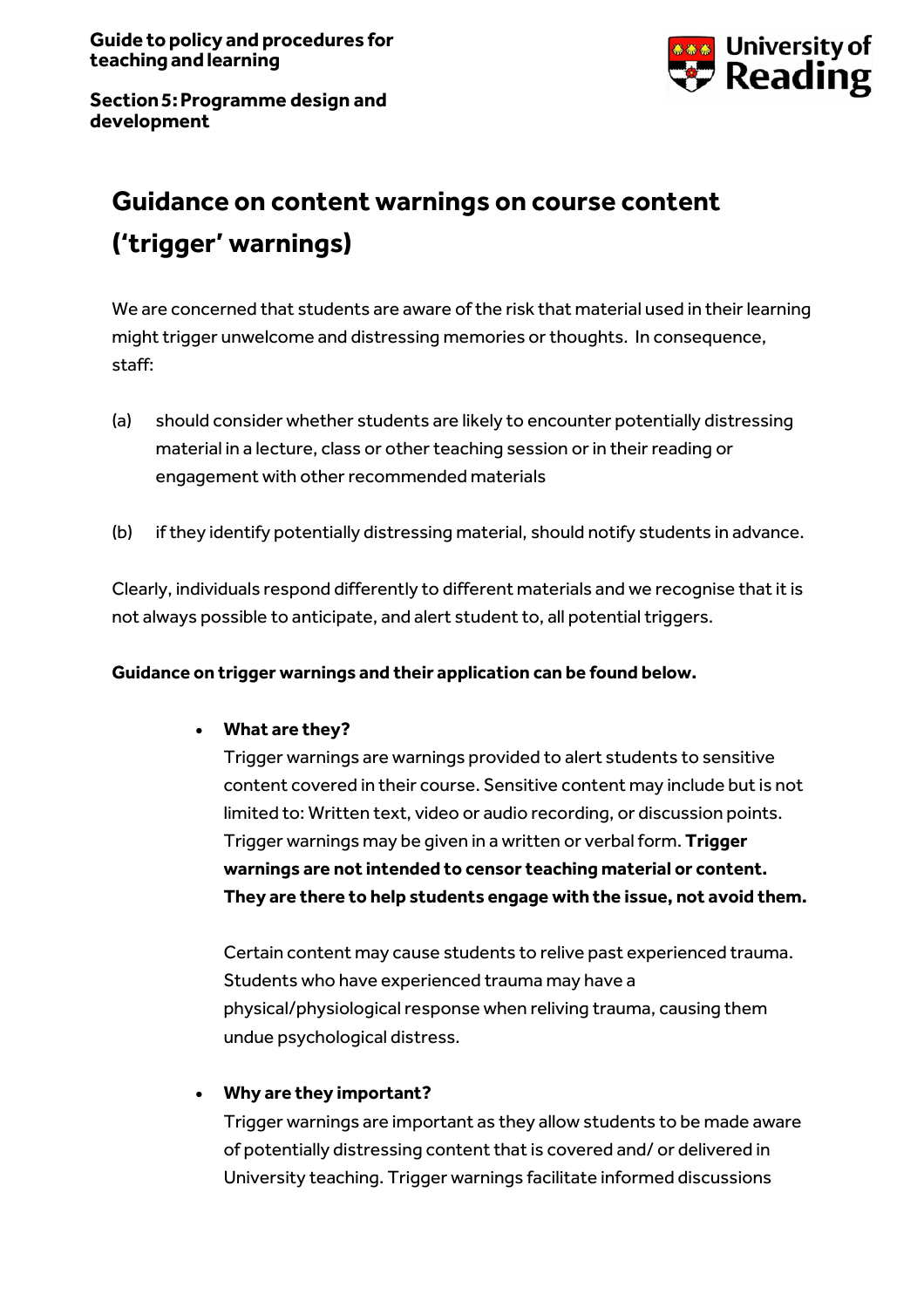

surrounding potentially difficult issues, removing any element of surprise in coming across the traumatic content allows students to prepare adequately before broaching potentially challenging content. This helps students to engage with the content in an appropriate manner for them.

## • **Who do they help?**

While students may have experienced specific trauma, they may be unwilling to disclose this trauma to their lecturers. Lecturers do not know the past experiences that students have had, so using trigger warnings helps lecturers to support all students attending teaching or accessing content in a simple way.

## • **How do they help?**

Providing trigger warnings helps to prepare students for potentially distressing content, and allows students to make informed and conscious decisions about how they choose to access the content. Trigger warnings also help lecturers to consider in advance how their content is framed to students and any reasonable adjustments for students who may find the content to difficult to access. Trigger warnings help lecturers to have wider oversight of the nature of their content, and consider the impact of their presentation on students who have experienced trauma.

## • **How do I use them?**

Trigger warnings could be delivered through (but are not limited to) programme handbooks, module areas of Blackboard, group emails to the students in a module ahead of a lecture, reading lists, personalised emails, verbal warnings, or a lecture slide before discussing the content. If lecturers are aware of topics individual students may find challenging, they should, where possible, engage in open conversations with those students.

If a student makes a disclosure of content they may find challenging- be open to this. Engage, discuss and listen to the student. This may be a scenario where individual advisory emails are most appropriate. It may also be advisable to signpost students to appropriate support such as DAS, welfare, health professionals or the police.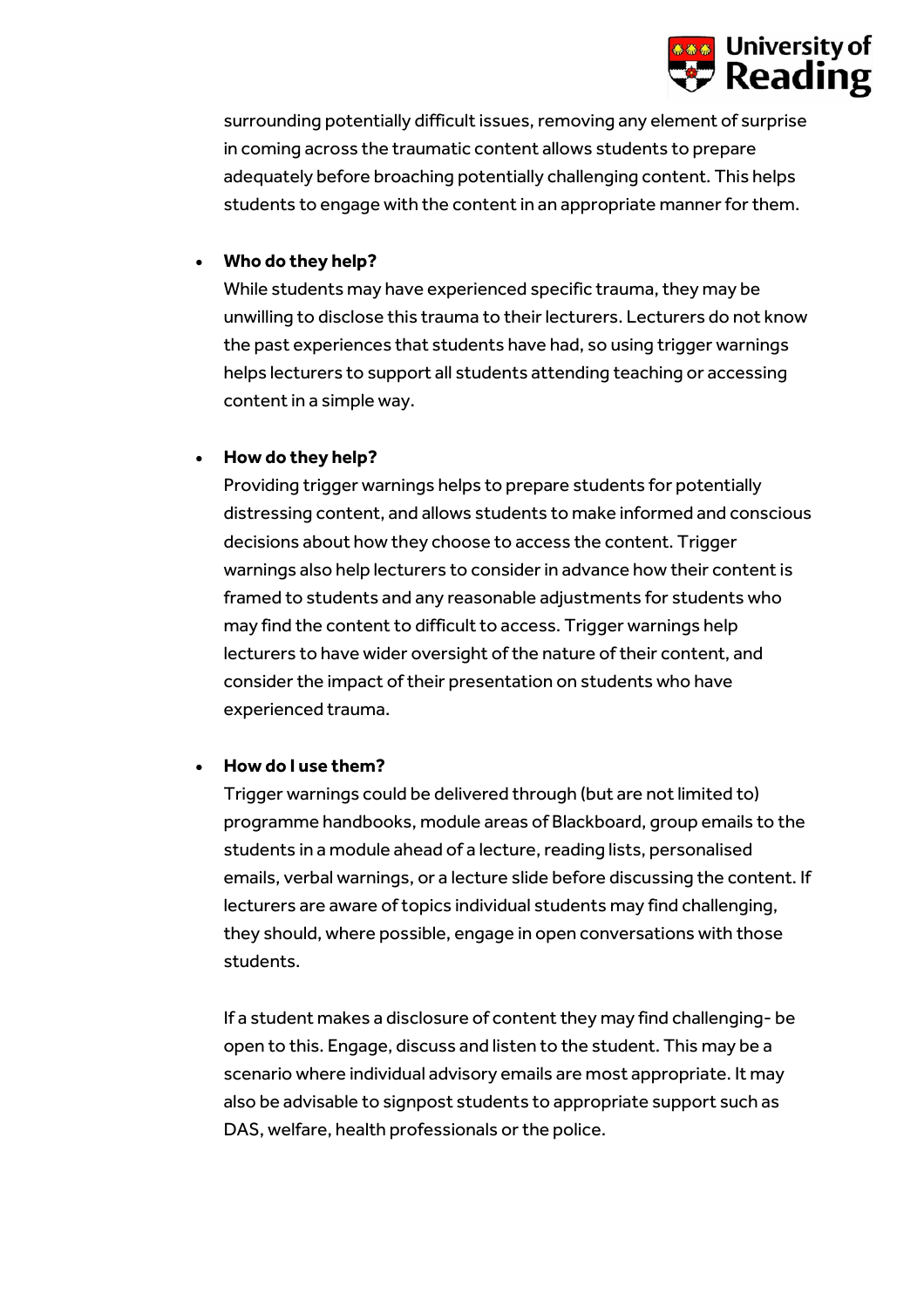

- **Possible themes that require trigger warnings:**
- Sexual Assault
- Abuse
- Child
	- abuse/paedophilia/
- incest
- Animal cruelty or animal death
- Dissection
- Self-harm and suicide
- Eating disorders and body hatred
- Violence
- Pornographic content
- Kidnapping and abduction
- Death or dying
- Pregnancy/Childbirth
- Miscarriages/Abortion
- Blood
- Mental illness and ableism
- Racism and racial slurs
- Sexism and misogyny
- Classism
- Hateful language directed at religious groups (e.g., Islamophobia, antisemitism)
- Transphobia and trans misogyny
- Homophobia and heterosexism

This is not an exhaustive list. Care should be given to remain responsive to the needs of students, and to ensure assumptions are not made on behalf of students as to the nature of their individual needs.

## • **Formulations of trigger warnings**

Formulations will vary depending on the medium of the trigger warning and the extent to which the warning applies to the overall programme, module or lecture. Individual lecturers might advise students using a formulation such as 'This module/lecture includes reference to/consideration of themes of x, y, z/ or images of x, y, z, which might trigger unwelcome and distressing memories or thoughts for some students. Students might wish to discuss any particular concerns with the lecturer or Academic Tutor'. At programme level, Schools might include statements in their programme handbook, e.g. 'We are an inclusive department that takes the pastoral care of our students seriously, and we understand that some of our students may find particular topics difficult or sensitive. We advise students to discuss any particular concerns about material being taught with their lecturer or